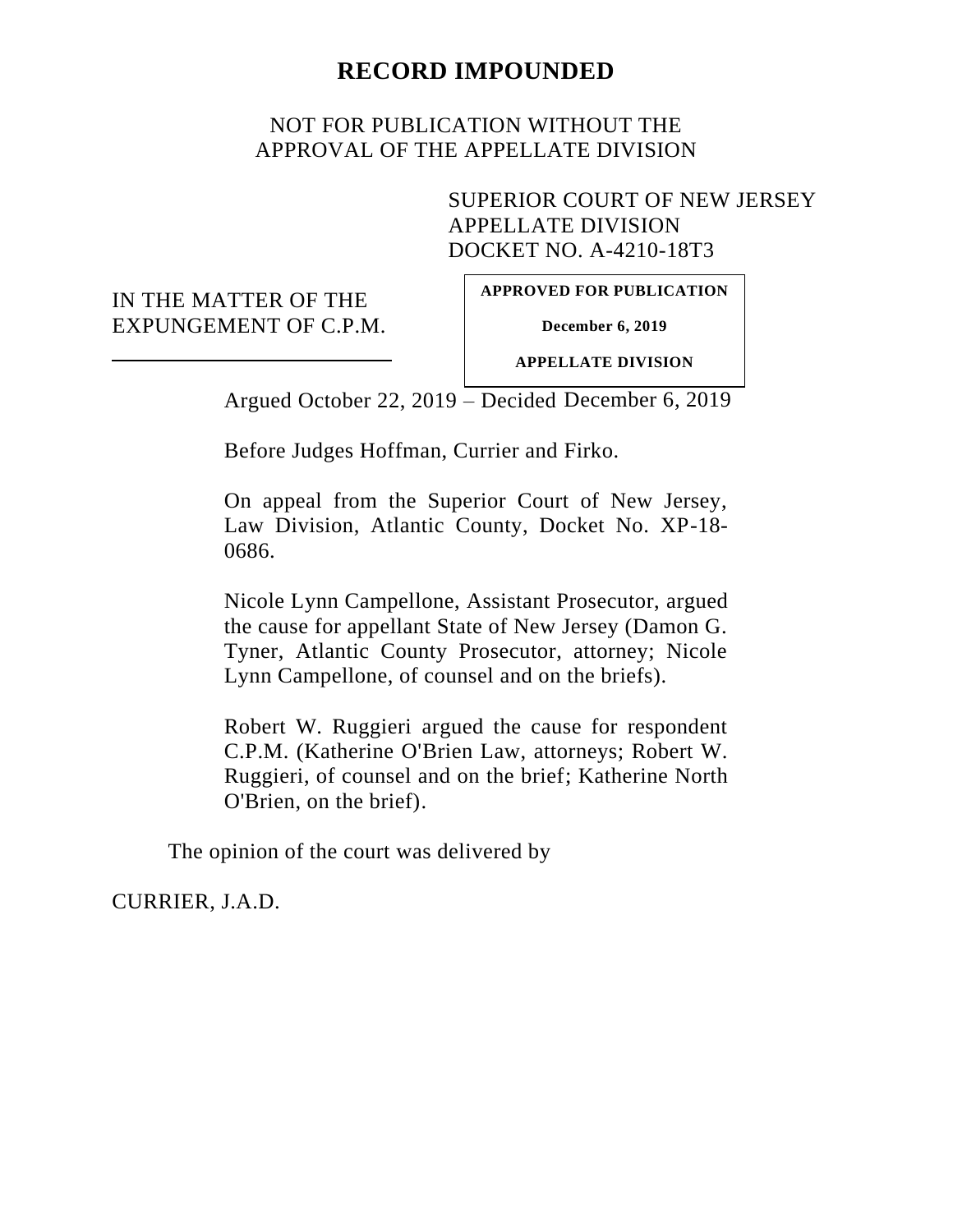In this matter, we address whether it was error to grant  $C.P.M.'s<sup>1</sup>$  petition for expungement under the "crime spree" doctrine set forth in the 2018 amendment to N.J.S.A. 2C:52-2(a). Because we conclude that C.P.M.'s convictions were not "closely related in circumstances," and, therefore, are not eligible for expungement, we reverse.

In October 2018, C.P.M. filed a petition seeking to expunge three offenses from his criminal record: (l) a March 27, 2000 possession of controlled dangerous substance (CDS) charge, in violation of N.J.S.A. 2C:35- 10(a)(4), which resulted in dismissal by conditional discharge; (2) an April 10, 2005 conviction for third-degree possession of CDS, in violation of N.J.S.A.  $2C:35-10(a)(1)$ ; and (3) two June 22, 2005 convictions for fourth-degree burglary, in violation of N.J.S.A. 2C:18-2, and fourth-degree criminal mischief, in violation of N.J.S.A.  $2C:17-3(a)(1)^2$ .

At the time of C.P.M.'s sentencing in 2006, N.J.S.A. 2C:52-2(a) only permitted an individual to expunge one crime. The statute provided:

<sup>&</sup>lt;sup>1</sup> We use initials and pseudonyms for the privacy of the individuals involved in this matter. R. 1:38-3(c)(7).

<sup>&</sup>lt;sup>2</sup> The dismissed March 2000 CDS possession charge is eligible for expungement under N.J.S.A. 2C:52-6 (permitting expungements for arrests not resulting in a conviction). The State does not appeal the expungement of this offense.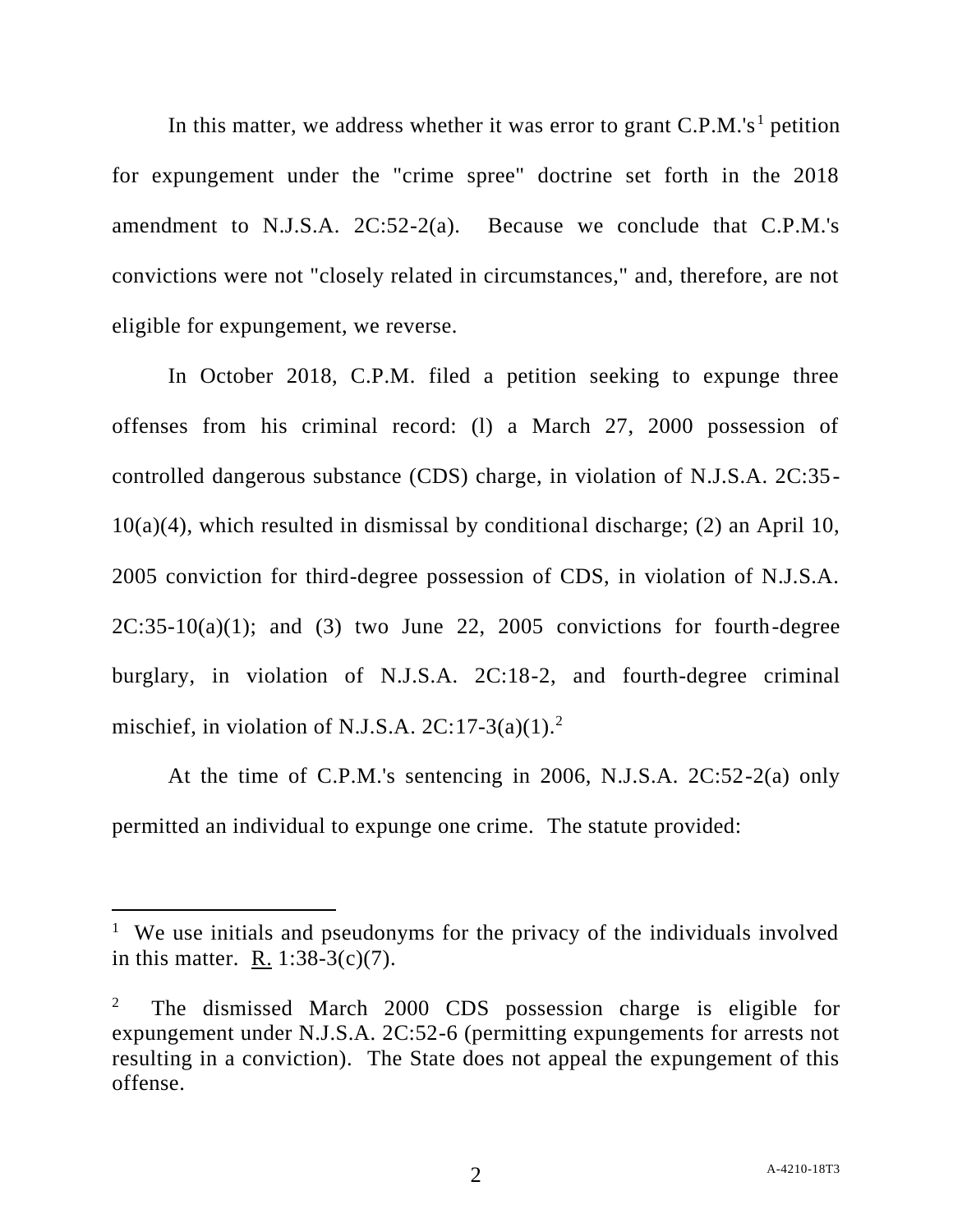In all cases, except as herein provided, wherein a person has been convicted of a crime under the laws of this State and who has not been convicted of any prior or subsequent crime, whether within this State or any other jurisdiction, and has not been adjudged a disorderly person or petty disorderly person on more than two occasions may, after the expiration of a period of 10 years from the date of his conviction, . . . present a duly verified petition . . . to the Superior Court in the county in which the conviction was entered praying that such conviction and all records and information pertaining thereto be expunged.

[N.J.S.A. 2C:52-2(a) (2006) (emphasis added).]

Despite the requirement that a court could only grant an expungement to an applicant who had not been "convicted of any prior or subsequent crime," petitions were periodically granted under a "single spree" or "crime spree" doctrine. This doctrine, first enunciated in In re Fontana, 146 N.J. Super. 264, 267 (App. Div. 1976), was later rejected in In re Ross, 400 N.J. Super. 117, 122 (App. Div. 2008).

In 2015, the Supreme Court definitively rejected the crime spree doctrine, holding that the Legislature clearly intended to "permit expungement of a single conviction arising from multiple offenses only if those offenses occurred as part of a single, uninterrupted criminal event." In re Expungement Petition of J.S., 223 N.J. 54, 73 (2015). The Court noted that, throughout its various iterations, N.J.S.A. 2C:52-2 consistently "limit[ed] expungement to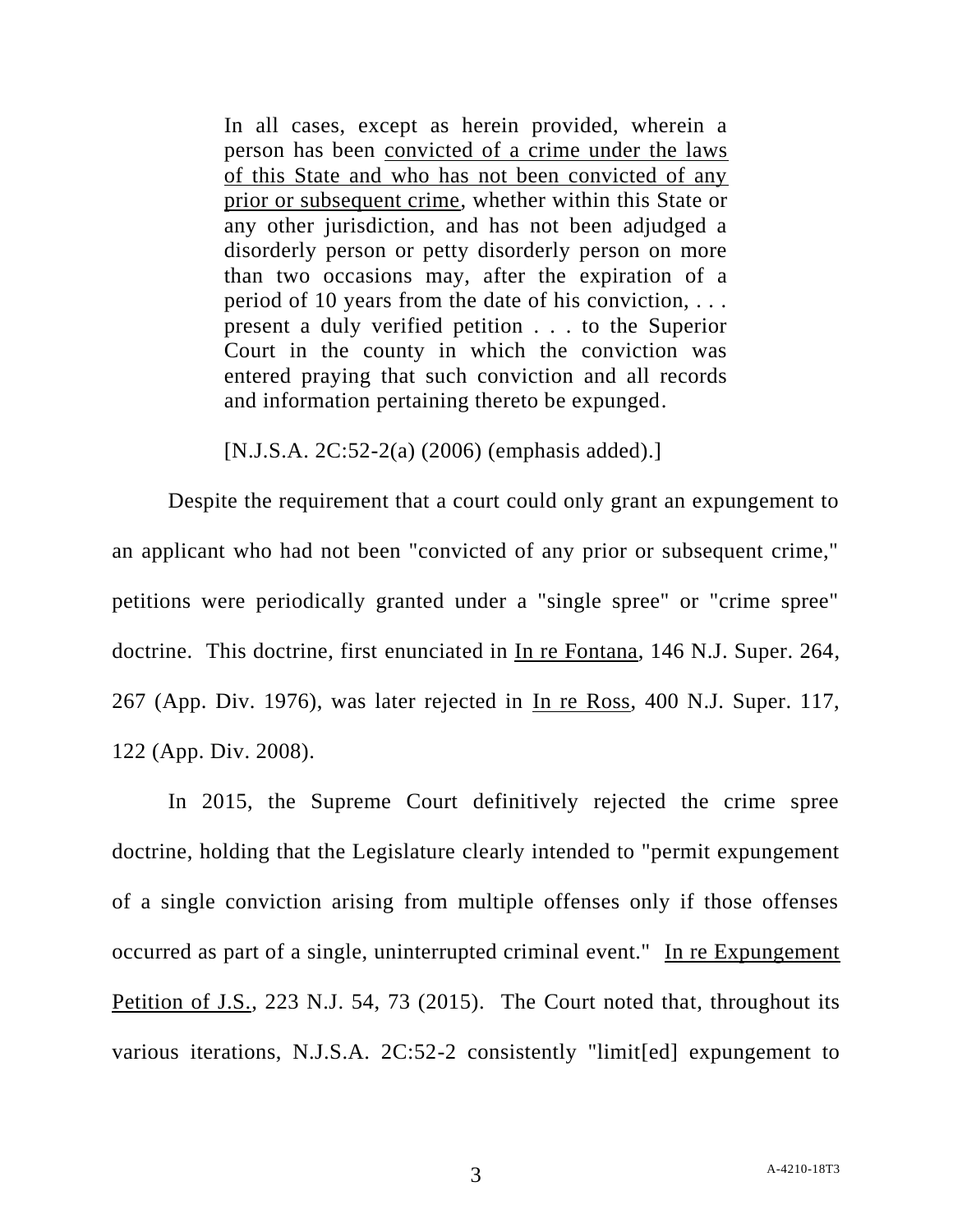offenders who have committed no more than an isolated infraction in an otherwise law-abiding life." Id. at 66.

The Court continued, stating:

[t]he statute's import is clear: no matter how many offenses are resolved by one conviction, expungement is available only for a single "crime" and is unavailable if another "crime" took place before or after the offense to be expunged.

. . . .

In short, notwithstanding its substantial expansion of opportunities for expungement in other respects in its 1979 and 2010 amendments, the Legislature evidently sought a stricter limit on the expungement of multiple offenses when it amended N.J.S.A. 2C:52-2 to add the term ''prior or subsequent crime.'' . . . The Legislature limited expungement to a single "crime."  $\ldots$  A single crime does not necessarily result in a single offense, given that multiple charges may arise from one crime. Rather, it involves a single, uninterrupted criminal event or incident. The Legislature clearly intended to bar expungement when the offender has committed a second crime at an earlier or later time, whether or not those crimes are resolved in the same judgment of conviction.

[Id. at  $73-77$  (citations omitted).]

On October 1, 2018, N.J.S.A. 2C:52-2(a) was amended to allow individuals to expunge more than one indictable offense under certain circumstances. The statute provides: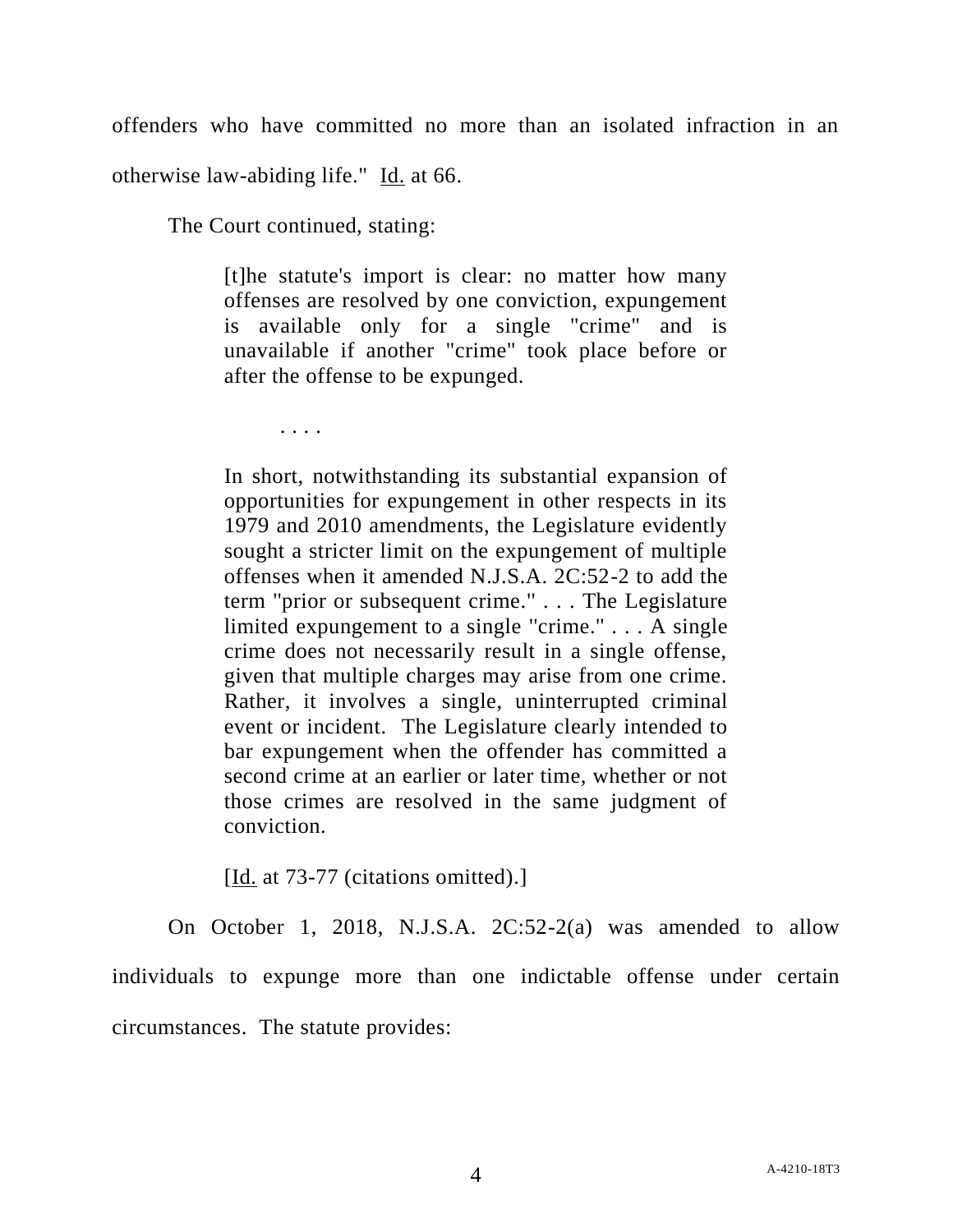In all cases, except as herein provided, a person may present an expungement application to the Superior Court pursuant to this section if:

. . . .

the person has been convicted of multiple crimes or a combination of one or more crimes and one or more disorderly persons or petty disorderly persons offenses under the laws of this State, which crimes or combination of crimes and offenses were interdependent or closely related in circumstances and were committed as part of a sequence of events that took place within a comparatively short period of time, regardless of the date of conviction or sentencing for each individual crime or offense, and the person does not otherwise have any prior or subsequent conviction for another crime or offense in addition to those convictions included in the expungement application, whether any such conviction was within this State or any other jurisdiction. . . .

[(Emphasis added).]

The Legislature explained that the purpose of the 2018 amendment to N.J.S.A. 2C:52(a) was to "revise procedures for expunging criminal and other records and information, including the shortening of certain waiting periods before a person may seek an expungement and increasing the number of convictions which may be expunged." S. Judiciary Comm. Statement to S. 3307 1 (L. 2017, c. 244). The Legislature clarified that the addition of the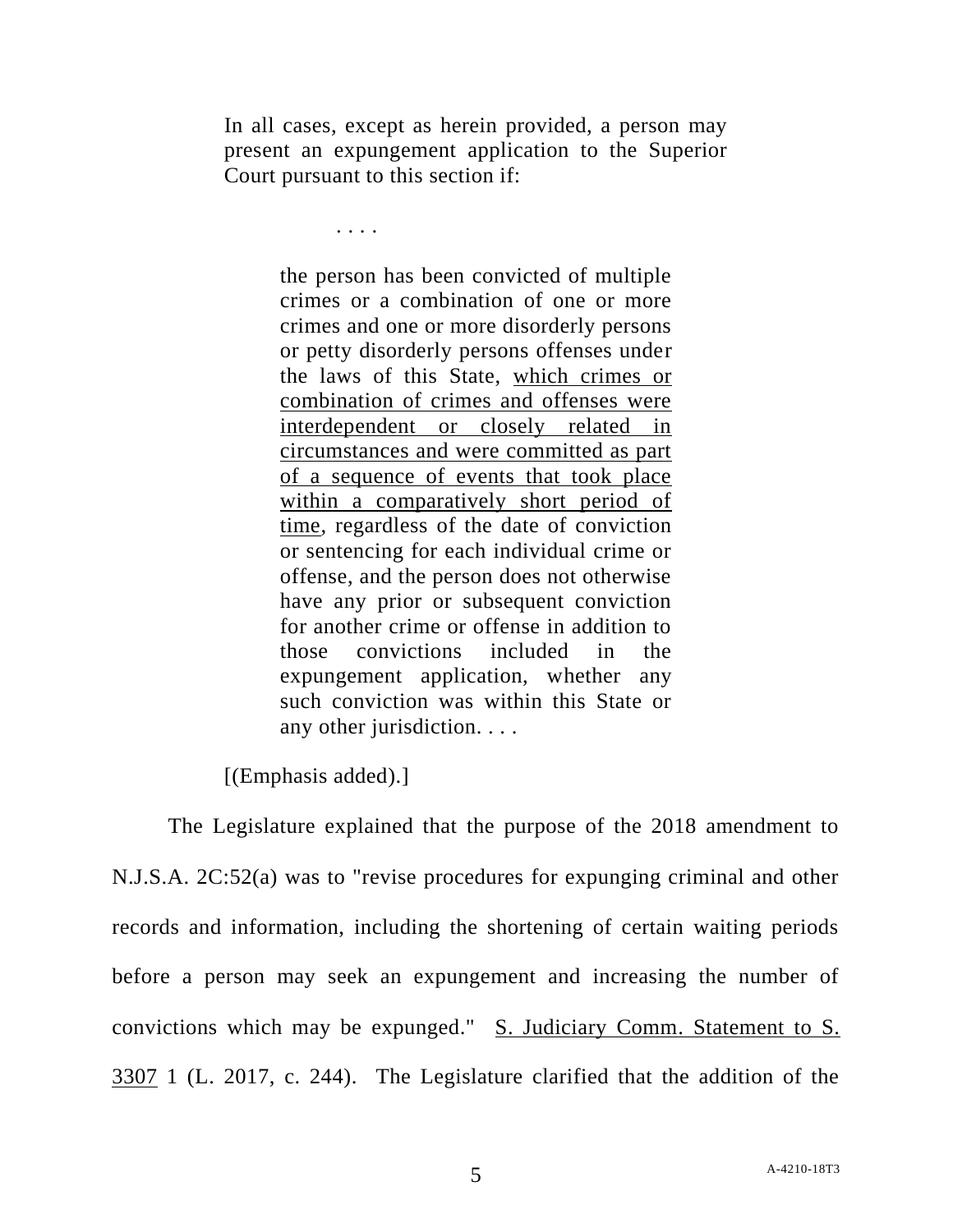"interdependent or closely related in circumstances" and "within a comparatively short period of time" language was intended to allow expungement of "a so-called 'crime spree.'" Ibid. (emphasis added).

C.P.M.'s petition, filed within days after the enactment of the newlyamended statute, seeks to expunge his 2005 convictions under the revived crime spree exception. To conduct our analysis of C.P.M.'s eligibility for expungement, we provide some details as to the circumstances surrounding C.P.M.'s arrest and charges. We derive the facts from the certifications presented by C.P.M. in support of his petition.

C.P.M. began dating Stephanie in 2004. He claimed she introduced him to the "party scene" which involved the routine use of drugs and alcohol.

On April 9, 2005, C.P.M. was out all night drinking and using drugs with a friend. On the morning of April 10, C.P.M. was pulled over for speeding, and arrested for driving while intoxicated.<sup>3</sup> During a search at the police station, police found cocaine in his pocket. C.P.M. was charged with third-degree possession of CDS, N.J.S.A.  $2C:35-10(a)(1).4$ 

Stephanie ended the relationship with C.P.M. in June 2005. She advised C.P.M. she was cancelling the lease on their home and moving to Philadelphia

<sup>&</sup>lt;sup>3</sup> C.P.M. had a blood alcohol level of 0.18.

<sup>&</sup>lt;sup>4</sup> This indictment was pending when C.P.M. was arrested on June 22, 2005.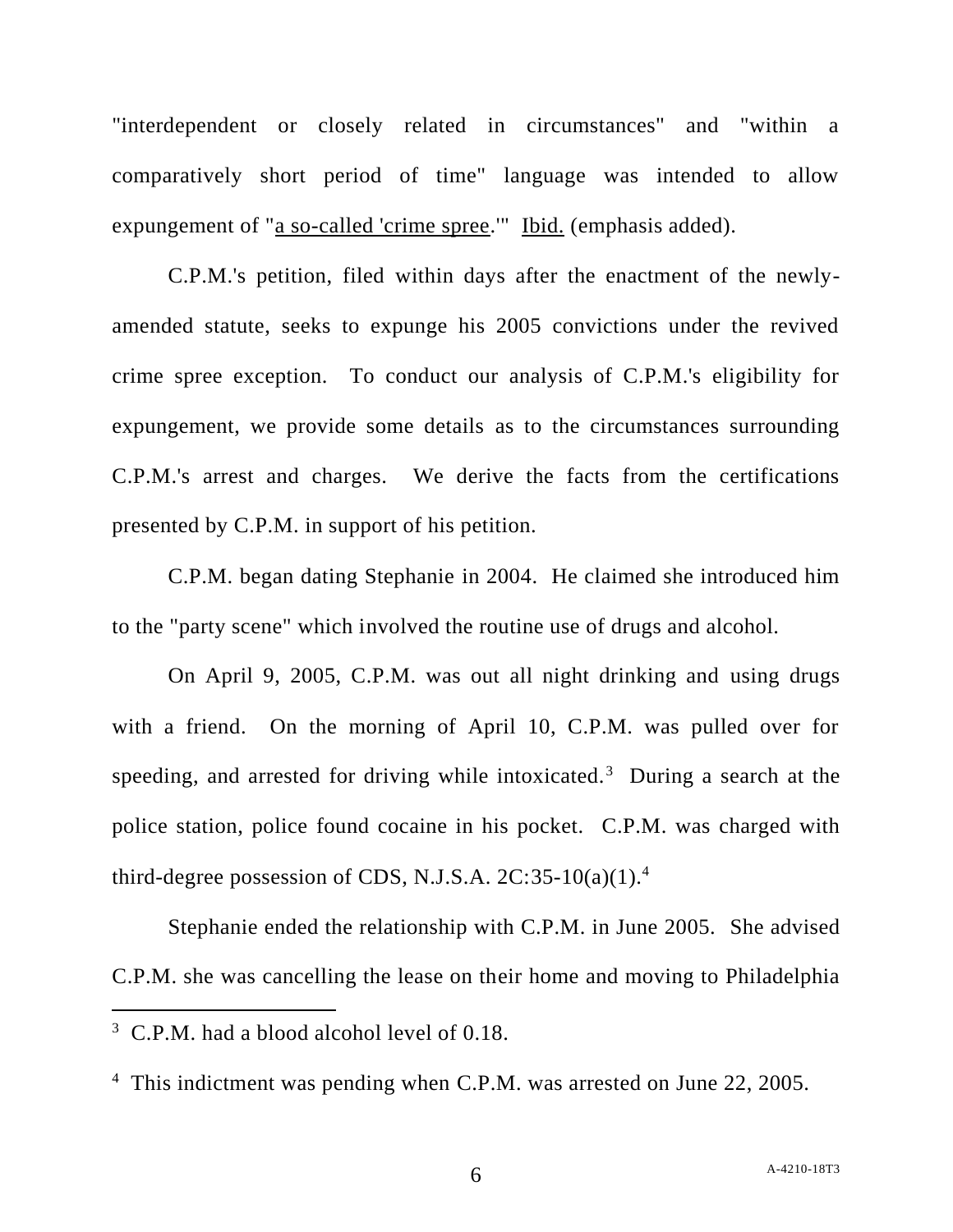to live with family. Although C.P.M. gave Stephanie his key, he left a window open so he could get back into the house.

On the night of June 22, 2005, C.P.M. drank alcohol and used cocaine, and then returned to the house he formerly shared with Stephanie, intending to sleep on the couch. After climbing through the open window, C.P.M. heard Stephanie with another man in a locked bedroom. He grabbed a baseball bat and broke down the door of the room. C.P.M. described his actions as fueled by a "drug-induced rage." C.P.M. was not tested for drugs following his arrest.

C.P.M. was arrested and charged with: second-degree and third-degree burglary, in violation of N.J.S.A. 2C:18-2 (counts one and two); third-degree criminal mischief, in violation of N.J.S.A.  $2C:17-3(a)(1)$  (count three); thirddegree attempted aggravated assault, in violation of N.J.S.A. 2C:12-1(b)(2) and (7) (counts four and five); fourth-degree unlawful possession of a weapon, in violation of N.J.S.A. 2C:39-5(d) (count six); and third-degree possession of a weapon for an unlawful purpose, in violation of N.J.S.A. 2C:39-4(d) (count seven).

In December 2005, C.P.M. pleaded guilty to the April 10, 2005 thirddegree possession of CDS and to the amended June 22, 2005 charges of fourth-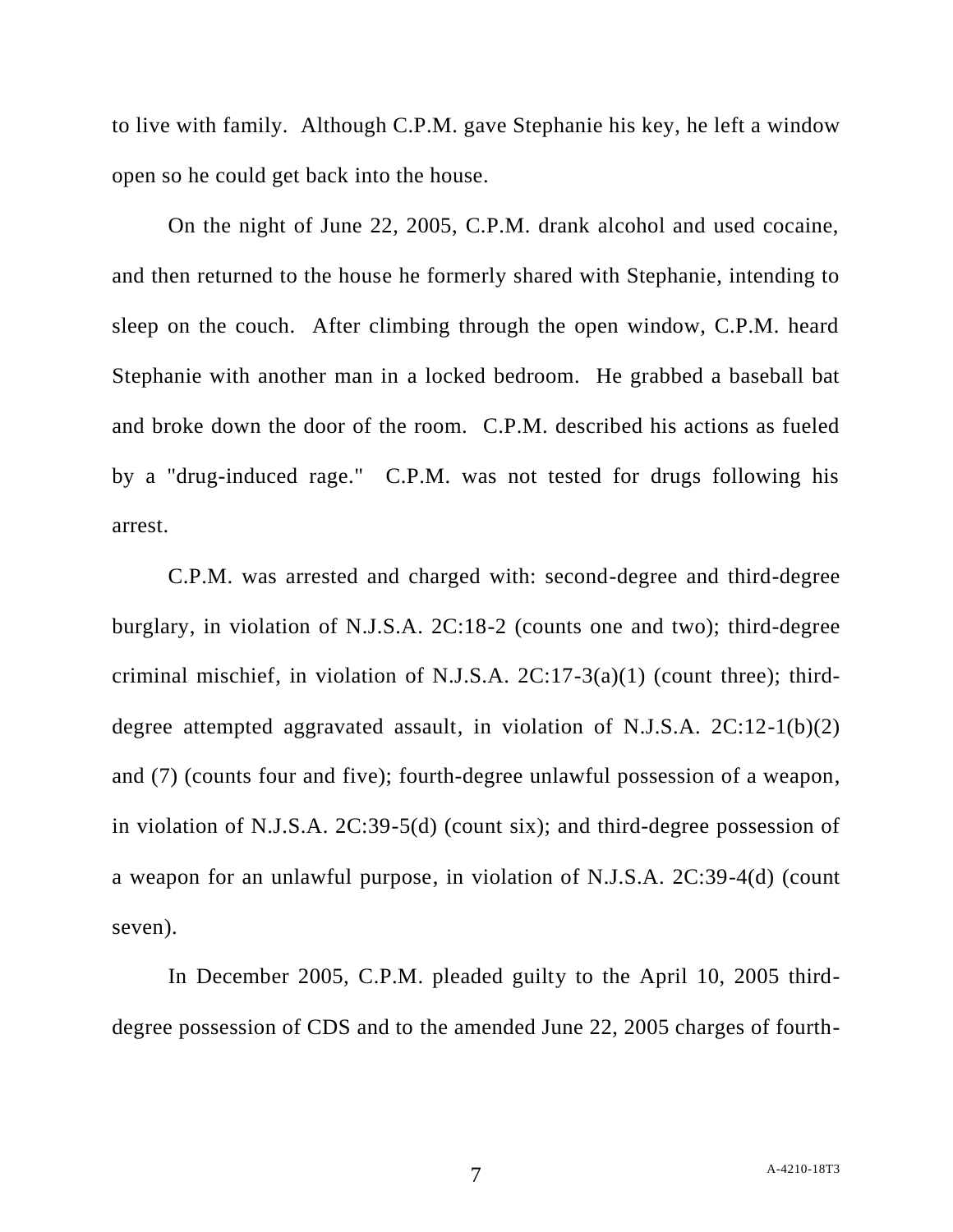degree burglary and criminal mischief.<sup>5</sup> He was sentenced in March 2006 to one day of incarceration and three years of probation on the drug possession charge. The court imposed a concurrent sentence of three years of probation on the burglary and criminal mischief charges.

During the hearing on his petition, C.P.M. contended he was eligible for expungement under the crime spree exception in the newly amended statute. He argued that because he was under the influence of drugs during the severalmonth period in which the offenses occurred, his April and June 2005 convictions were sufficiently related. The State countered there was no evidence that C.P.M. was under the influence of any illegal substances when he broke into his former home. Therefore, the crimes were not interdependent or closely related in circumstances nor were they committed as part of a sequence of events in a comparatively short period of time.

After considering the arguments, the judge requested defense counsel expound on his theory that the crimes were drug-related and therefore, interdependent as connected to a drug dependency. The judge asked counsel

<sup>&</sup>lt;sup>5</sup> We derive this information from the judgment of conviction and the parties' briefs. We note that during oral argument in the trial court on the petition application, defense counsel said defendant pled guilty to fourth-degree criminal trespass, not burglary. We were not provided a transcript of the plea hearing. The other charges were dismissed.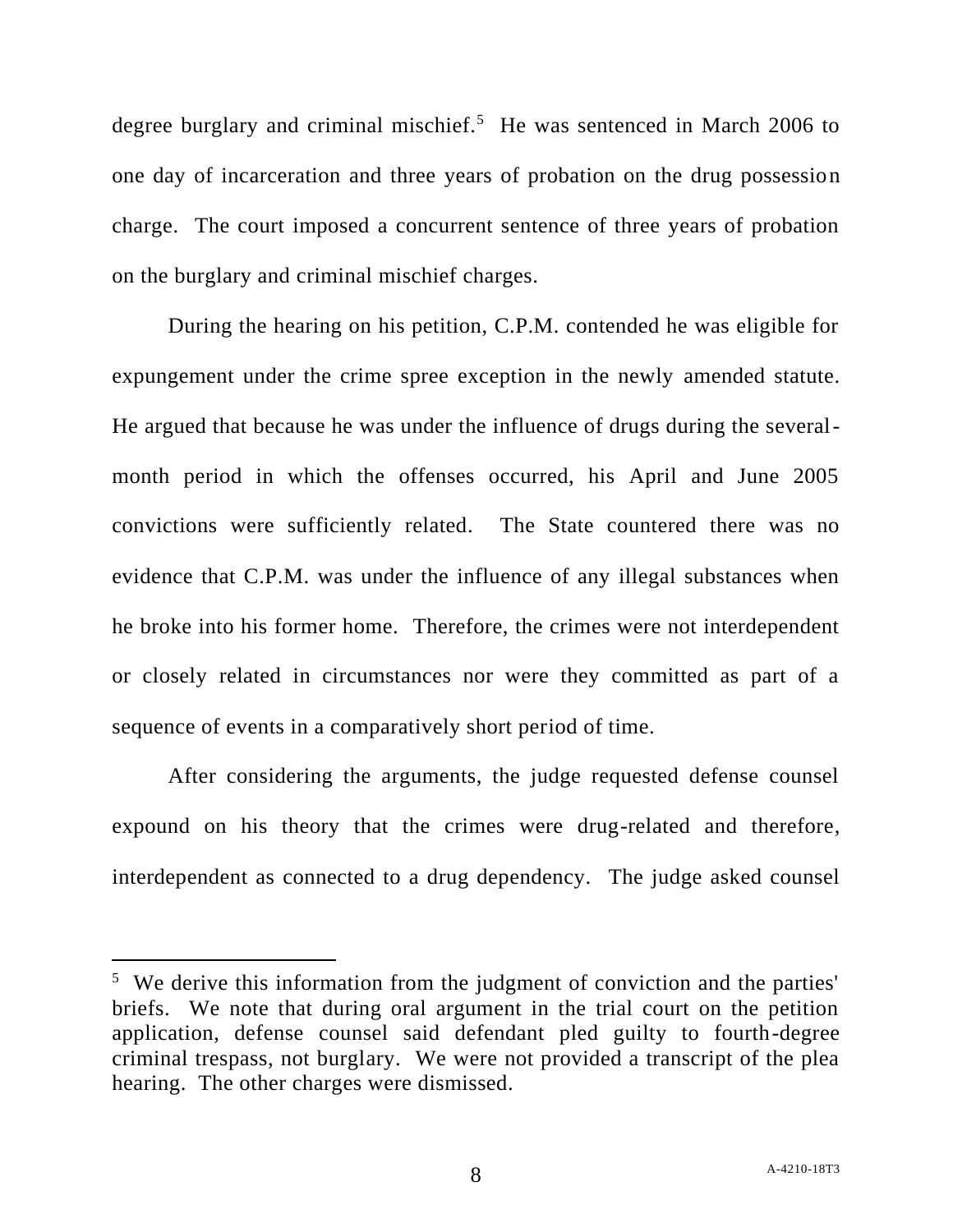to provide some "independent corroboration" that C.P.M.'s "drug dependency, if any, fueled his additional criminal activity."

In response, C.P.M. submitted a second certification in support of his expungement petition. He stated that, "[o]n the night of June 22, 2005," he was "in the tight grip of an addiction to drugs and alcohol" and that his "drug and alcohol use at the time of these offenses was a daily, constant activity." C.P.M. reiterated he was drinking alcohol on the night of June 22, and stated that "[o]n any given day, [he] would have tested positive for one or more substances," "and the substances [he] . . . used that day undoubtedly fueled [his] actions."

C.P.M. also stated that although "the April-June 2005 [timeframe] certainly represented the highest, most intense point of [his] addiction, it was certainly a problem that lingered on in [his] life for several years following [his] sentencing in 2006." C.P.M. advised he had been free of drugs and alcohol since 2010.

C.P.M. included several exhibits with his second certification. One document provided was the Uniform Defendant Intake Report completed prior to his sentencing hearing. In that interview on March 2, 2006, C.P.M. reported to the probation officer that: (1) he had experimented with most drugs and used them on a "casual basis[,] mostly weekends with friends"; (2) he was not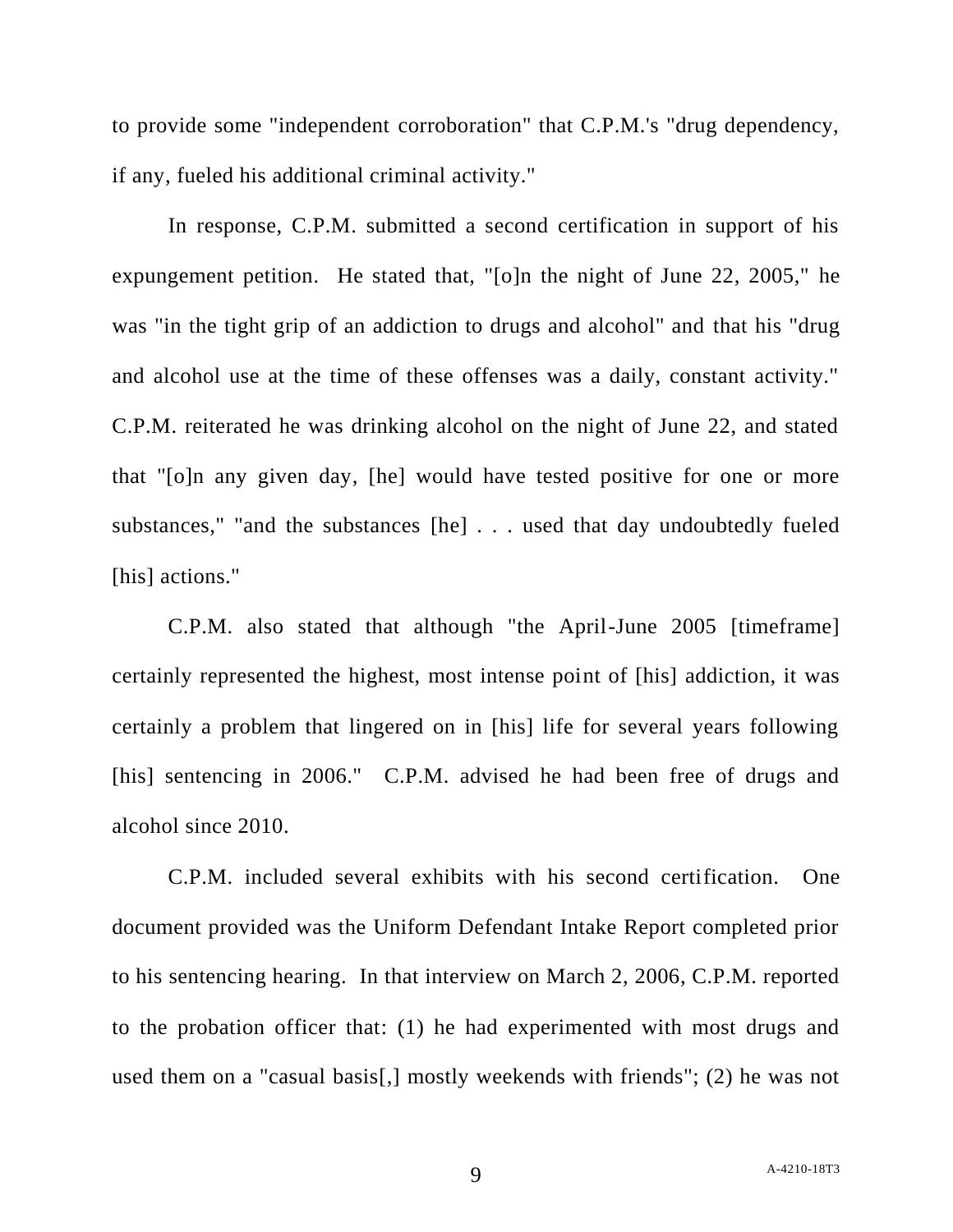a "habitual" drug user; and (3) when he made the decision to stop using drugs, he did not have any difficulties or experience any withdrawal symptoms.

C.P.M. stated he had stopped using illegal substances after these offenses. He further told the officer he was under the influence of alcohol in April 2005 when he was stopped while driving but the cocaine found in his pocket had been purchased for a friend.

On May 20, 2019, the judge issued a letter opinion, granting the expungement petition under the crime spree exception in N.J.S.A. 2C:52-2(a). The judge reasoned that because the term "crime spree" was not defined by the legislature, statutory interpretation was necessary. Relying on C.P.M.'s certifications, the judge concluded that C.P.M.'s drug use during the time period of the offenses was the "nexus" permitting a determination that the two incidents were closely related in circumstances. He found C.P.M. was "heavily abusing drugs during the commission of th[ese] crimes" and that these "substances clearly affected his judgment during the relevant time period." The judge further recognized C.P.M. had changed his behavior, noting his remorseful attitude towards his offenses, his good grades in college, and advancement in his career. Because of C.P.M.'s drug addiction during the offenses and his subsequent rehabilitation, the judge found the amended statute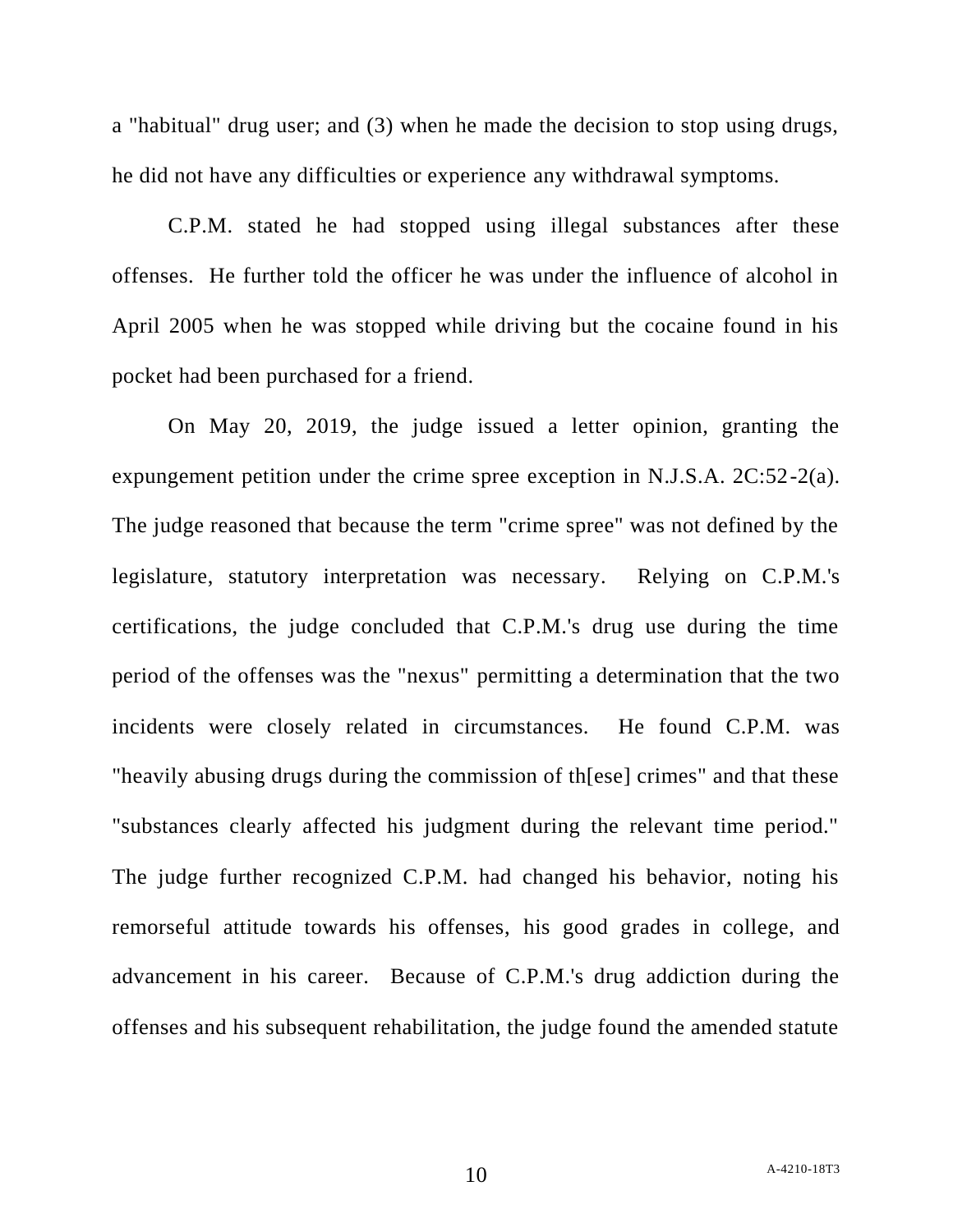was applicable and C.P.M.'s offenses were eligible for expungement. A May 22, 2019 order granted the petition.

The sole issue presented on appeal is whether the 2018 crime spree amendment to N.J.S.A. 2C:52-2(a) permits the expungement of C.P.M.'s 2005 convictions. Our review of the trial court's statutory interpretation is de novo. McGovern v. Rutgers, 211 N.J. 94, 108 (2012) (citing Real v. Radir Wheels, Inc., 198 N.J. 511, 524 (2009)).

The State contends C.P.M. is not eligible for expungement under N.J.S.A. 2C:52-2(a) because the crimes "were not interdependent or closely related in circumstances and were not committed within a comparatively short period of time. . . . " Ibid.

"When interpreting a statute, our main objective is to further the Legislature's intent." In re Pontoriero, 439 N.J. Super. 24, 35 (App. Div. 2015) (quoting TAC Assocs. v. N.J. Dep't of Envtl. Prot., 202 N.J. 533, 540 (2010)). "We first look 'to the plain language of the statute in question." Id. at 35-36 (quoting TAC Assocs., 202 N.J. at 541). "We give those 'words their ordinary meaning and significance.'" Id. at 36 (quoting James v. N.J. Mfrs. Ins. Co., 216 N.J. 552, 566 (2014)). "However, those words should not be construed in a way that would produce an absurd result." J.S., 223 N.J. at 72 (citing State v. Lewis, 185 N.J. 363, 369 (2005)).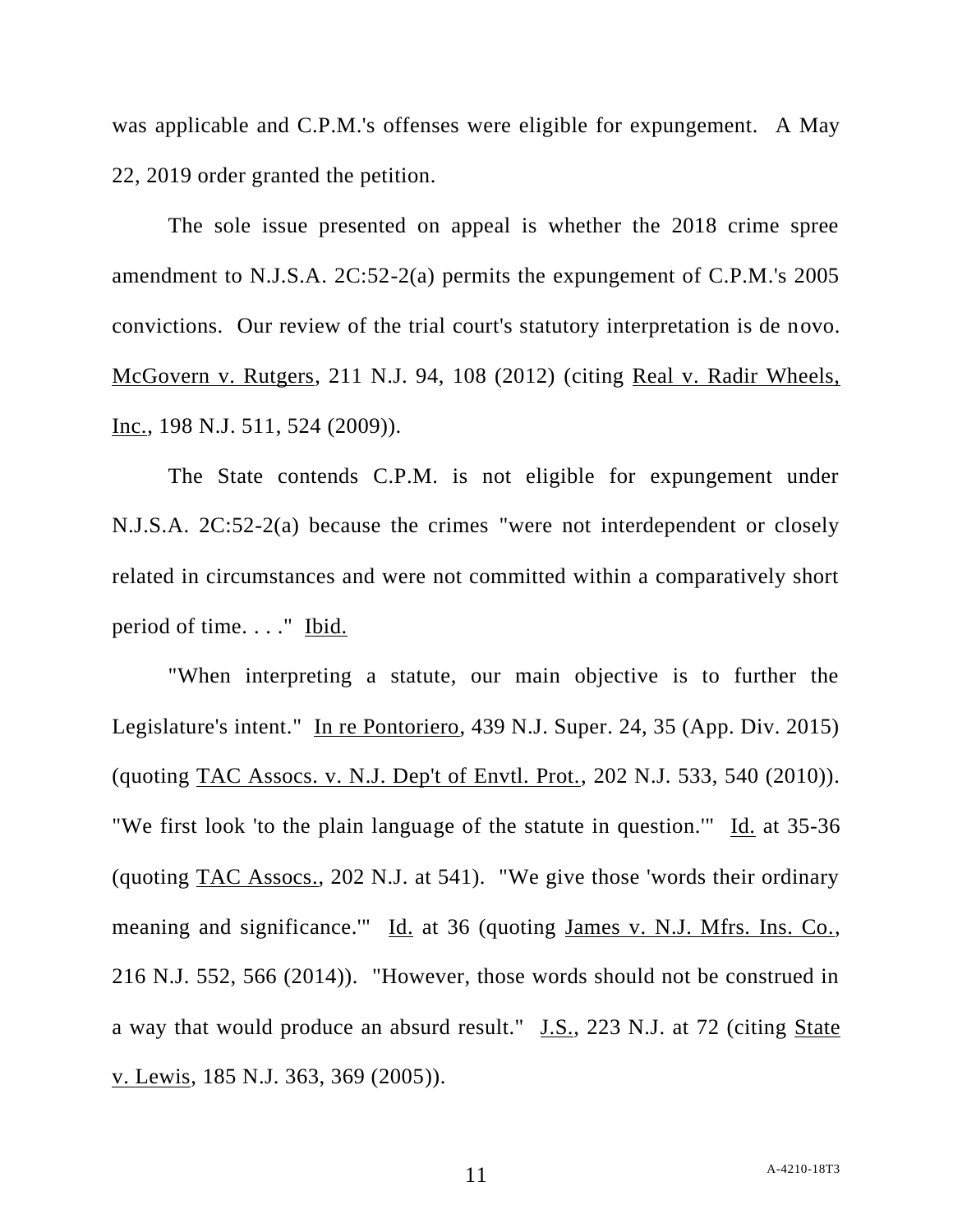"Where a statute is clear and unambiguous on its face and admits of only one interpretation, a court must infer the Legislature's intent from the statute's plain meaning." N.J. Div. of Youth & Family Servs. v. I.S., 214 N.J. 8, 29 (2013) (quoting O'Connell v. State, 171 N.J. 484, 488 (2002)). Furthermore, "[i]n interpreting a statute, we strive to give effect to every word rather than to ascribe a meaning that would render part of the statute superfluous." Id. at 36 (citing Med. Soc'y of N.J. v. N.J. Dep't of Law & Pub. Safety, 120 N.J. 18, 26  $(1990)$ ).

Moreover, "in order to give proper effect to the Legislature's intent, a provision must be read sensibly within the entire legislative scheme of which it is part." Ibid. (citing Headen v. Jersey City Bd. of Educ., 212 N.J. 437, 451 (2012)). "When the plain meaning is unclear or ambiguous, we next consider extrinsic evidence of the Legislature's intent, including legislative history and statutory context." Pontoriero, 439 N.J. Super. at 36 (citing TAC Assocs., 202 N.J. at 541).

> Regardless of whether the language is plain or whether ambiguities cause us to seek guidance from sources other than the words the Legislature has chosen, our "primary task . . . is to effectuate the legislative intent in light of the language used and the objects sought to be achieved."

> [Bosland v. Warnock Dodge, Inc., 197 N.J. 543, 554 (2009) (alteration in original) (quoting State v. Hoffman, 149 N.J. 564, 578 (1997)).]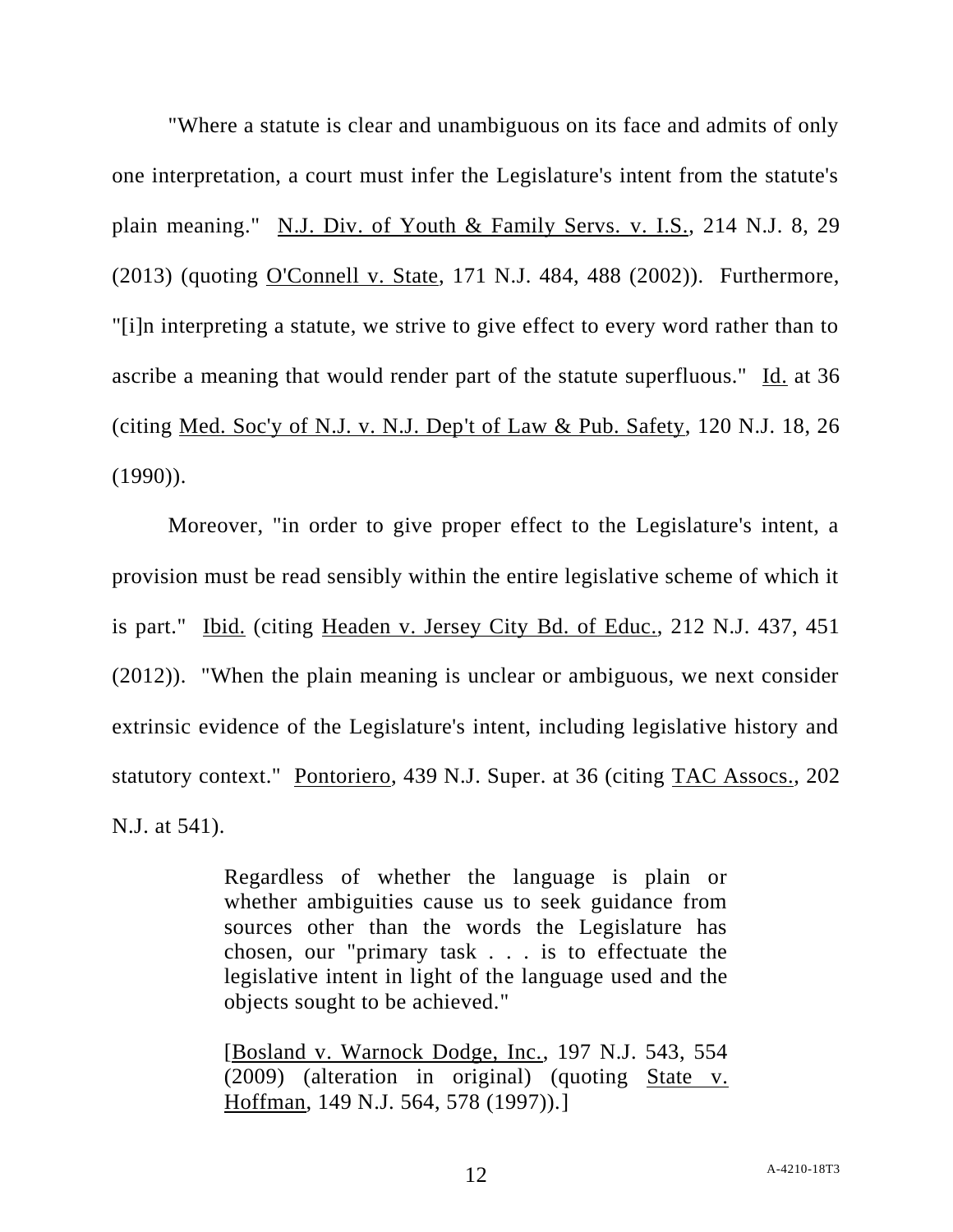We turn then to the statute. The 2018 amendment to N.J.S.A. 2C:52- 2(a) permits the expungement of multiple crimes or offenses that "were interdependent or closely related in circumstances and were committed as part of a sequence of events that took place within a comparatively short period. . . ."

C.P.M. argues that the two crimes in question are related and should qualify as a crime spree because he had a toxic relationship with Stephanie, and he was "severely depend[e]nt on and addicted to alcohol and drugs" when he committed both crimes. He relies on a broad dictionary definition of "circumstances" and asserts the phrase "closely related in circumstances" requires a court to conduct a case-by-case analysis of all the facts surrounding the offenses. This analysis should include the motivations behind why a defendant committed the crimes, here, his relationship with Stephanie, and his drug addiction.

The State maintains that C.P.M.'s crimes do not qualify as a crime spree because they do not share common elements or fact patterns. The State disputes that the statute directs a determination as to why the crimes were committed. If this court were to adopt C.P.M.'s reading of the statute, the State contends it "would lead to an extremely absurd result" by permitting "any individual [to] be eligible to have more than the statutor[il]y allowed number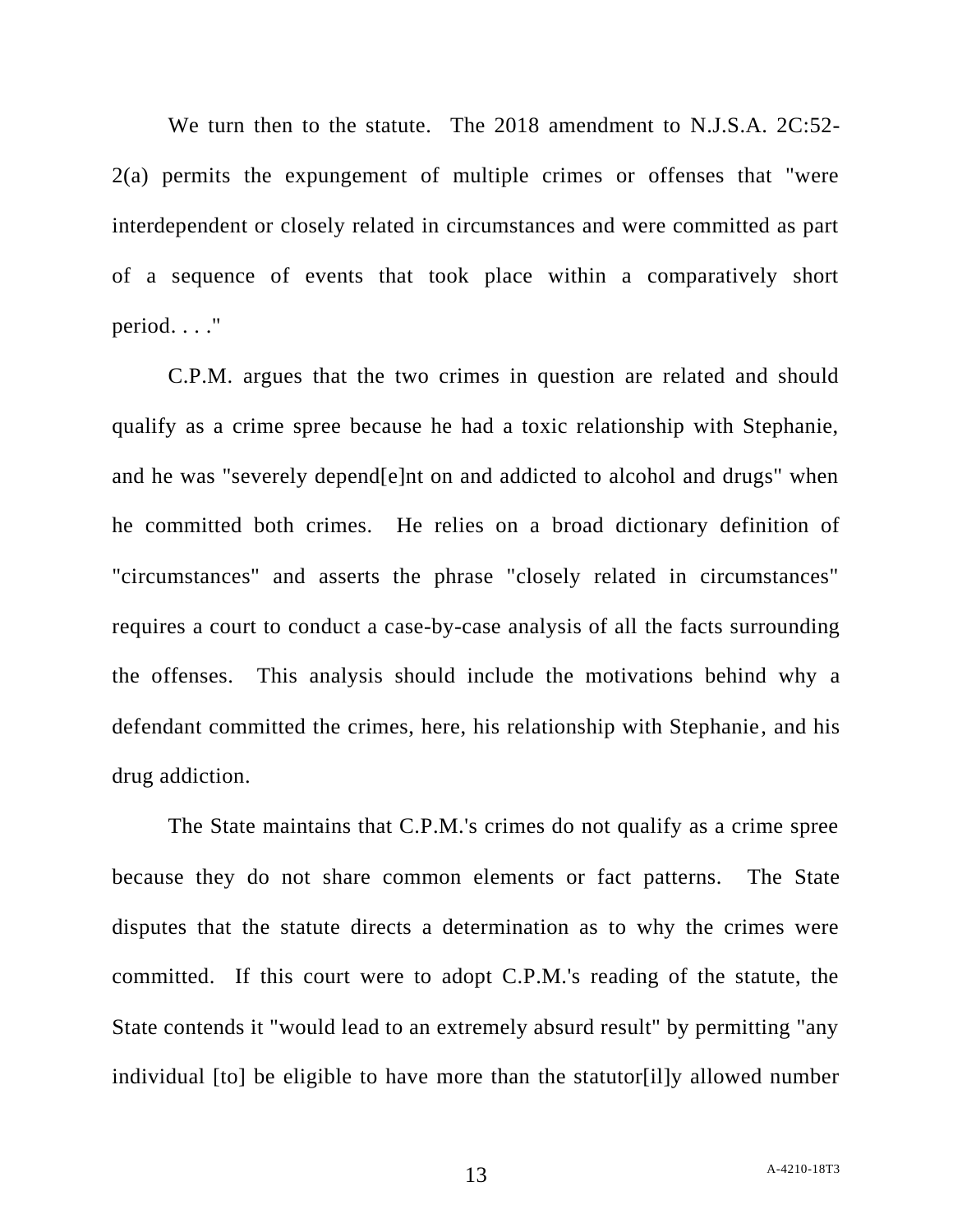of crimes and[] offenses expunged so long as they can provide any type of similar nexus between the crimes."

We are satisfied the plain language of N.J.S.A. 2C:52-2(a) bars the expungement of C.P.M.'s convictions as the offenses were not interdependent or closely related in circumstances.

C.P.M.'s first offense occurred in April 2005, following which he pleaded guilty to CDS possession. Two and a half months later, in June 2005, he was charged with multiple counts of burglary, aggravated assault, criminal mischief, and weapons offenses; he later pled guilty to burglary and criminal mischief. He was not charged with a drug-related offense.

The offenses at issue – drug possession, burglary, and criminal mischief – do not share common elements. See N.J.S.A. 2C:17-3(a)(1); N.J.S.A. 2C:18- 2; N.J.S.A. 2C:35-10(a)(1). The crimes also are not similar in nature.

In April 2005, C.P.M. was arrested for driving while intoxicated and cocaine was found in his pocket. He told a probation officer in March 2006 that he was under the influence of alcohol while driving that day but the cocaine was purchased for a friend. In June 2005, C.P.M. broke into his exgirlfriend's home and broke down her bedroom door with a baseball bat when he found her there with another man. These offenses were not committed as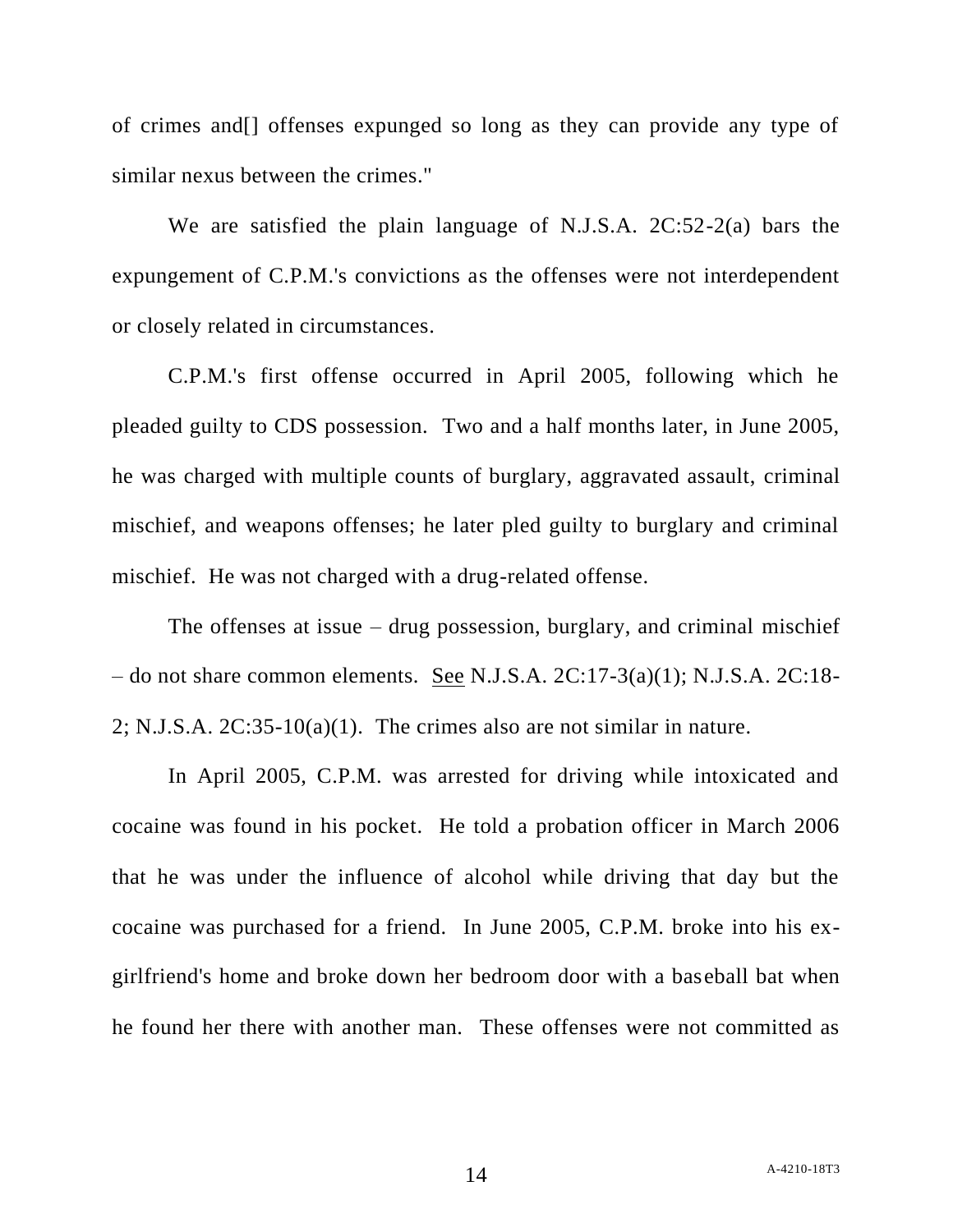part of some larger criminal scheme; each offense was a distinct crime perpetrated under entirely different and unrelated circumstances.

In interpreting the newly amended statute, the judge accepted C.P.M.'s argument that his offenses were "closely related in circumstances" because he was addicted to drugs during this several-month period. Although the amendment to N.J.S.A. 2C:52-2 sought to expand expungement eligibility, it did not increase its reach as broadly as C.P.M. contends. The amendment increased the number of convictions that could be expunged but did not allow for the expungement of all offenses with any arguable nexus among the crimes.

Under C.P.M.'s interpretation of the statute, an applicant could assert a drug dependency in a certification in support of his or her petition and request an expungement of years of crimes and offenses during the time he or she alleged to be drug-dependent. For instance, here, C.P.M. conceded he continued to use illegal substances for four more years, while on probation, and after his sentences on the 2005 offenses, until 2010.<sup>6</sup> Under his reading of the statute, he would be eligible for an expungement of any offenses committed during those years as well.

<sup>6</sup> C.P.M. admitted he pled guilty to two driving while intoxicated charges when he lived in Illinois in 2008 and 2009.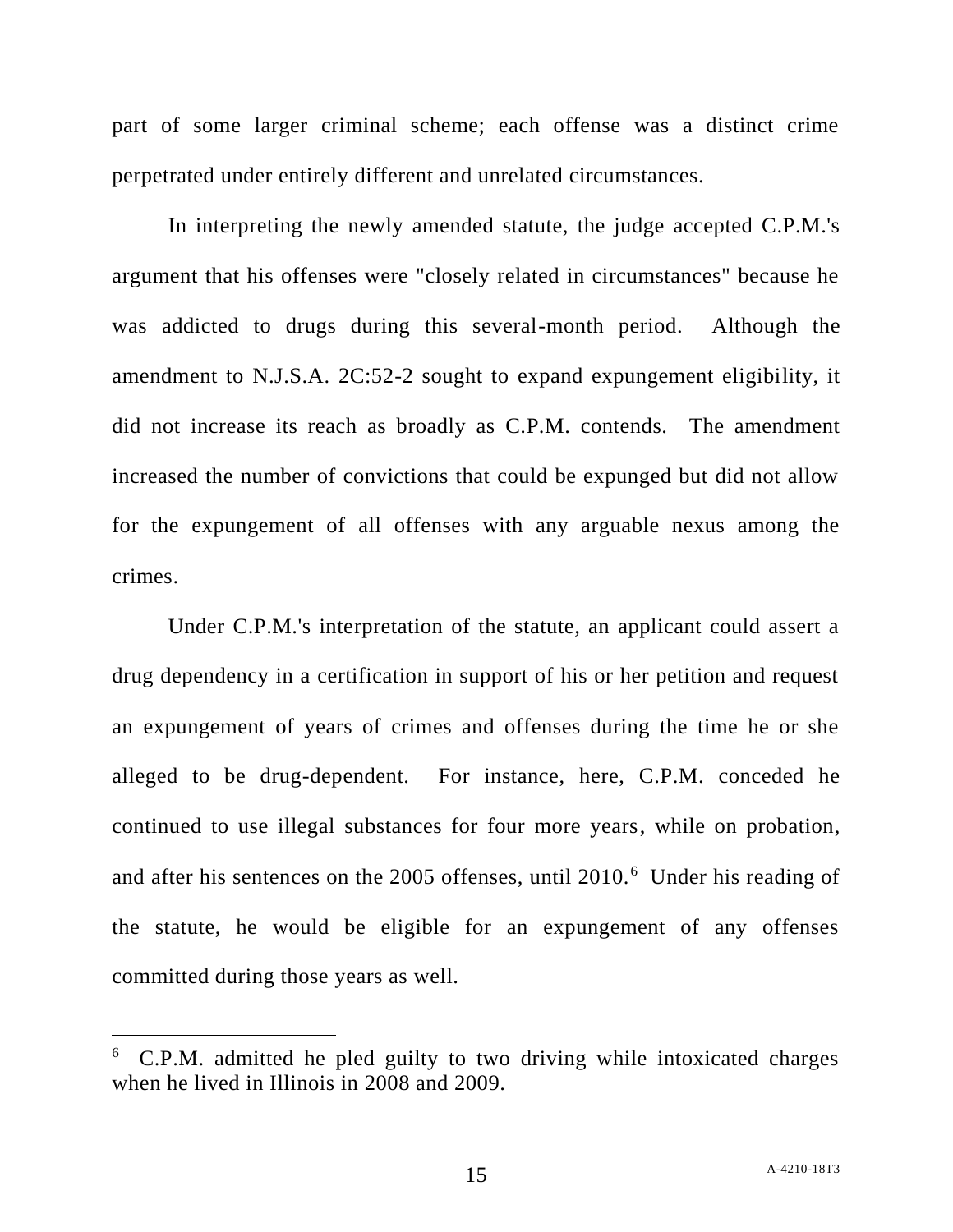The certifications submitted here demonstrate the uncertainty a trial judge would face, and uneven applications that would result, under C.P.M.'s interpretation that only a vague nexus among the offenses would suffice for expungement.

C.P.M.'s statements regarding his drug use made during his probation interview in March 2006 are markedly different from his statements in his 2019 certifications presented to support his expungement petition. After his guilty plea, C.P.M. reported to the probation officer that he had experimented with drugs on a casual basis, was not a habitual drug user, and did not experience any withdrawal symptoms once he decided to stop using drugs. He did not say he was drug-dependent, just that he was "under the influence" at the time of his offenses.

In 2018, when he sought expungement, C.P.M. claimed his addiction was at its worst when he committed the April and June 2005 offenses. Although he admits to drinking alcohol on both occasions, he does not state he was under the influence of any illegal substances in April. To the contrary, C.P.M. told the probation officer that the cocaine in his pocket was purchased for a friend. C.P.M. also does not state he was drug-dependent at the time of these offenses in either his statements to the probation officer or in his certifications.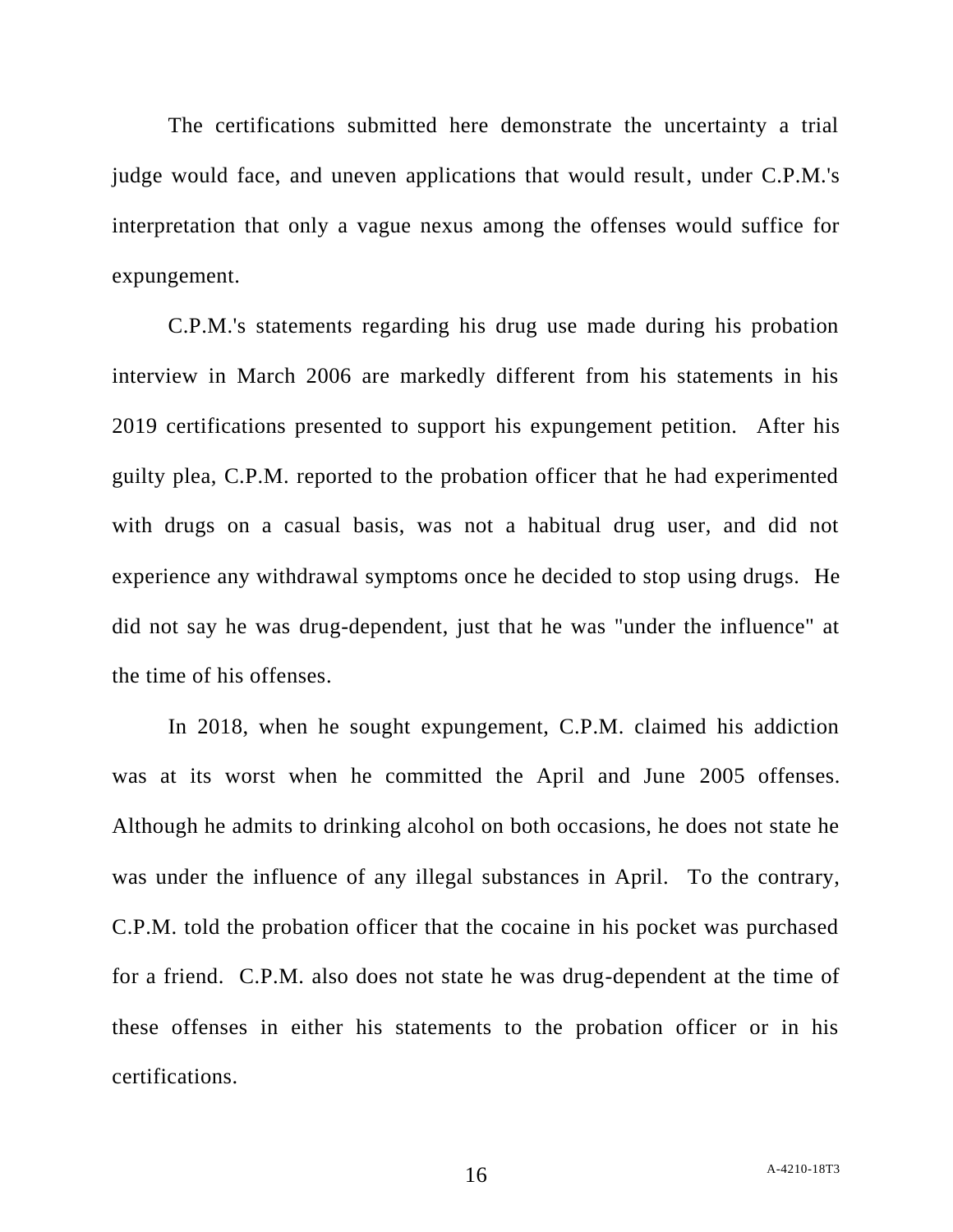If we were to read the statute as C.P.M. urges, it would lead to absurd results, which were never intended by the Legislature. It would require a judge to consider a petitioner's motivations behind his or her commission of an offense, and invite the submission of certifications that could consist of selfserving statements designed to show that the crimes and offenses were "interdependent and closely related in circumstances." The court could then grant expungement based on statements that only establish a loose and vague nexus between the crimes and offenses for which expungement is sought.

We are satisfied the plain language of the statute precludes the interpretation asserted by C.P.M. The offenses C.P.M. seeks to expunge are not related in their nature; they were not interdependent or closely related in circumstances. A defendant's self-serving declaration of his or her motivation behind crimes fifteen years after their occurrence is not a cognizable consideration within the meaning of the statute. We are satisfied the Legislature did not intend the result compelled by the trial court – that any person addicted to drugs could be eligible for an expungement of any crime the person alleged was committed while he or she was under the influence of an illegal substance.

In light of our conclusion that the 2005 convictions were not interdependent or closely related in circumstances, we need not address the